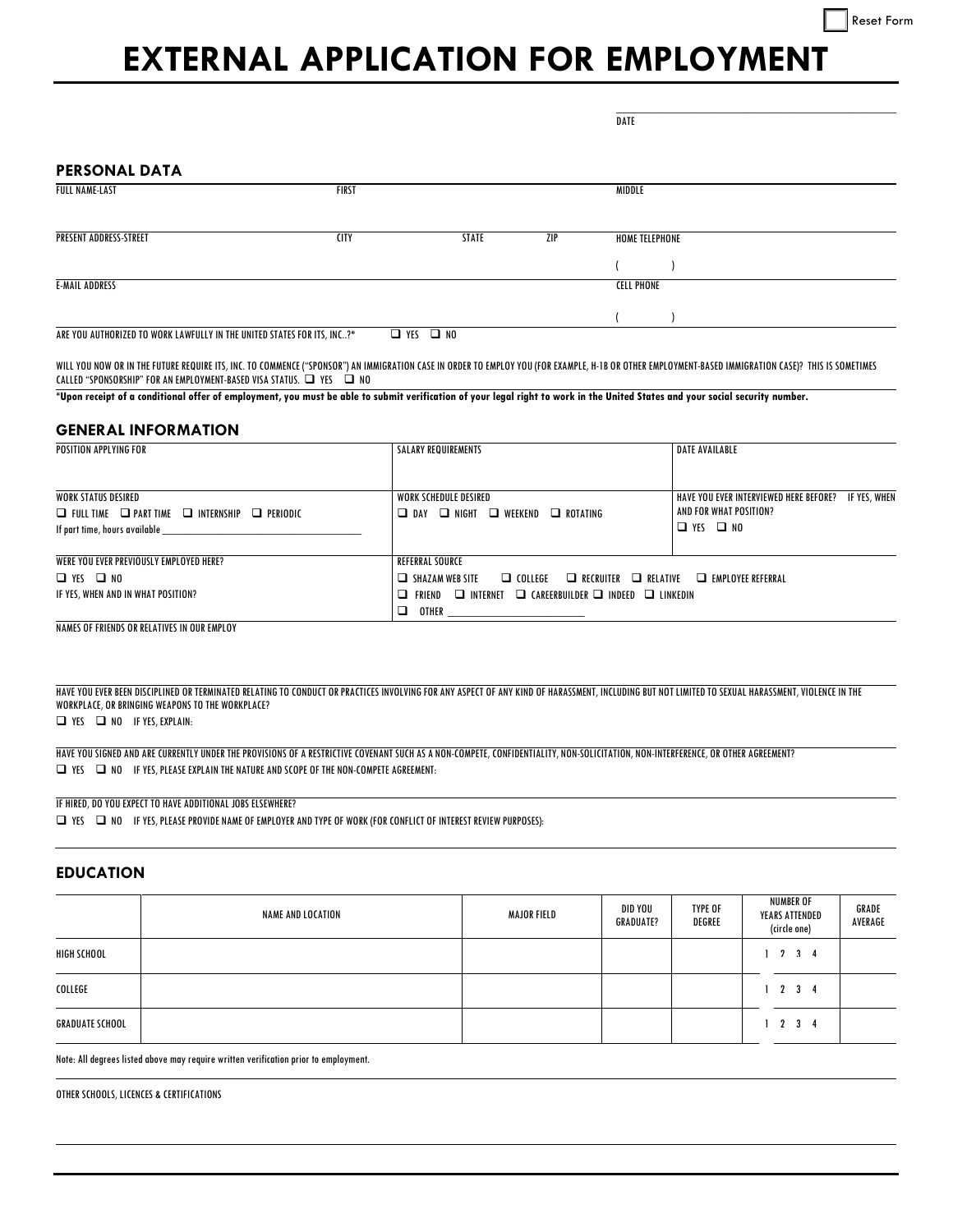WORK HISTORY (Beginning with current employer, list your complete work history for either the last ten years or last four positions, whichever is greater. Please attach additional pages if necessary.)

| <b>EMPLOYER</b>                      | DATES                          | NAME EMPLOYED UNDER       |
|--------------------------------------|--------------------------------|---------------------------|
| <b>ADDRESS</b>                       | From (mo/yr):<br>To (mo/yr):   | <b>POSITION TITLE</b>     |
|                                      |                                |                           |
| <b>CITY, STATE, AND ZIP</b>          | <b>BASE SALARY</b>             | DUTIES                    |
|                                      | Starting:                      |                           |
| <b>PHONE NUMBER</b>                  | Final:                         |                           |
|                                      |                                |                           |
|                                      |                                |                           |
| <b>IMMEDIATE SUPERVISOR</b>          | <b>ANNUAL BONUS</b>            | <b>REASON FOR LEAVING</b> |
| <b>MAY WE CONTACT THIS EMPLOYER?</b> | <b>SCHEDULED SHIFT / HOURS</b> |                           |
| $\Box$ YES $\Box$ NO                 |                                |                           |
| <b>EMPLOYER</b>                      | DATES                          | NAME EMPLOYED UNDER       |
| <b>ADDRESS</b>                       | From (mo/yr):                  | <b>POSITION TITLE</b>     |
|                                      | To (mo/yr):                    |                           |
| <b>CITY, STATE, AND ZIP</b>          | <b>BASE SALARY</b>             |                           |
|                                      | Starting:                      | DUTIES                    |
|                                      |                                |                           |
| <b>PHONE NUMBER</b>                  | Final:                         |                           |
|                                      |                                |                           |
| <b>IMMEDIATE SUPERVISOR</b>          | <b>ANNUAL BONUS</b>            | <b>REASON FOR LEAVING</b> |
|                                      |                                |                           |
|                                      | <b>SCHEDULED SHIFT / HOURS</b> |                           |
| <b>EMPLOYER</b>                      | DATES                          | NAME EMPLOYED UNDER       |
|                                      | From (mo/yr):                  |                           |
| <b>ADDRESS</b>                       |                                | <b>POSITION TITLE</b>     |
|                                      | To (mo/yr):                    |                           |
| <b>CITY, STATE, AND ZIP</b>          | <b>BASE SALARY</b>             | DUTIES                    |
|                                      | Starting:                      |                           |
| <b>PHONE NUMBER</b>                  |                                |                           |
|                                      | Final:                         |                           |
|                                      |                                |                           |
| <b>IMMEDIATE SUPERVISOR</b>          | <b>ANNUAL BONUS</b>            | <b>REASON FOR LEAVING</b> |
|                                      | <b>SCHEDULED SHIFT / HOURS</b> |                           |
|                                      |                                |                           |
| <b>EMPLOYER</b>                      | DATES                          | NAME EMPLOYED UNDER       |
| <b>ADDRESS</b>                       | From (mo/yr):                  | <b>POSITION TITLE</b>     |
|                                      | To (mo/yr):                    |                           |
| <b>CITY, STATE, AND ZIP</b>          | <b>BASE SALARY</b>             |                           |
|                                      | Starting:                      | DUTIES                    |
|                                      |                                |                           |
| <b>PHONE NUMBER</b>                  | Final:                         |                           |
|                                      |                                |                           |
| <b>IMMEDIATE SUPERVISOR</b>          | <b>ANNUAL BONUS</b>            | <b>REASON FOR LEAVING</b> |
|                                      |                                |                           |
|                                      | SCHEDULED SHIFT / HOURS        |                           |
|                                      |                                |                           |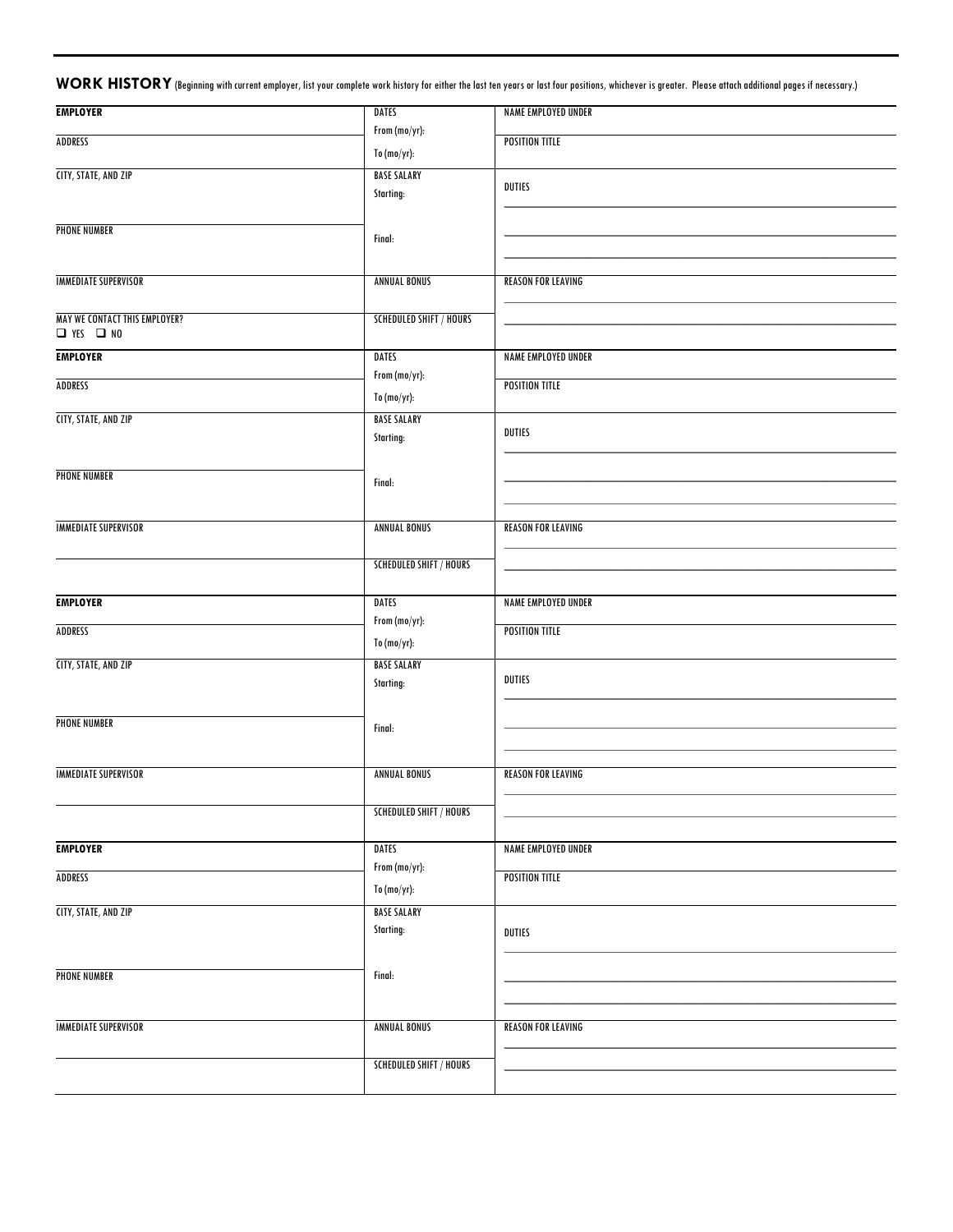WORK HISTORY (Beginning with current employer, list your complete work history for either the last ten years or last four positions, whichever is greater. Please attach additional pages if necessary.)

| <b>EMPLOYER</b>             | DATES<br>From (mo/yr):            | NAME EMPLOYED UNDER       |
|-----------------------------|-----------------------------------|---------------------------|
| <b>ADDRESS</b>              | To (mo/yr):                       | <b>POSITION TITLE</b>     |
|                             |                                   |                           |
| <b>CITY, STATE, AND ZIP</b> | <b>BASE SALARY</b><br>Starting:   | DUTIES                    |
|                             |                                   |                           |
| <b>PHONE NUMBER</b>         | Final:                            |                           |
|                             |                                   |                           |
| <b>IMMEDIATE SUPERVISOR</b> | <b>ANNUAL BONUS</b>               | <b>REASON FOR LEAVING</b> |
|                             | SCHEDULED SHIFT / HOURS           |                           |
|                             |                                   |                           |
| <b>EMPLOYER</b>             | DATES                             | NAME EMPLOYED UNDER       |
| <b>ADDRESS</b>              | From (mo/yr):                     | <b>POSITION TITLE</b>     |
| <b>CITY, STATE, AND ZIP</b> | To (mo/yr):<br><b>BASE SALARY</b> |                           |
|                             | Starting:                         | <b>DUTIES</b>             |
| <b>PHONE NUMBER</b>         |                                   |                           |
|                             | Final:                            |                           |
|                             |                                   |                           |
| <b>IMMEDIATE SUPERVISOR</b> | <b>ANNUAL BONUS</b>               | <b>REASON FOR LEAVING</b> |
|                             | <b>SCHEDULED SHIFT / HOURS</b>    |                           |
|                             |                                   |                           |
| <b>EMPLOYER</b>             | DATES                             | NAME EMPLOYED UNDER       |
| <b>ADDRESS</b>              | From $(mo/yr)$ :                  | <b>POSITION TITLE</b>     |
|                             | To (mo/yr):                       |                           |
| <b>CITY, STATE, AND ZIP</b> | <b>BASE SALARY</b>                | DUTIES                    |
|                             | Starting:                         |                           |
| <b>PHONE NUMBER</b>         | Final:                            |                           |
|                             |                                   |                           |
| <b>IMMEDIATE SUPERVISOR</b> | <b>ANNUAL BONUS</b>               | <b>REASON FOR LEAVING</b> |
|                             |                                   |                           |
|                             | <b>SCHEDULED SHIFT / HOURS</b>    |                           |
| <b>EMPLOYER</b>             | DATES                             | NAME EMPLOYED UNDER       |
| <b>ADDRESS</b>              | From (mo/yr):                     | <b>POSITION TITLE</b>     |
|                             | To (mo/yr):                       |                           |
| <b>CITY, STATE, AND ZIP</b> | <b>BASE SALARY</b><br>Starting:   |                           |
|                             |                                   | DUTIES                    |
| <b>PHONE NUMBER</b>         | Final:                            |                           |
|                             |                                   |                           |
| <b>IMMEDIATE SUPERVISOR</b> | <b>ANNUAL BONUS</b>               | <b>REASON FOR LEAVING</b> |
|                             |                                   |                           |
|                             | <b>SCHEDULED SHIFT / HOURS</b>    |                           |
|                             |                                   |                           |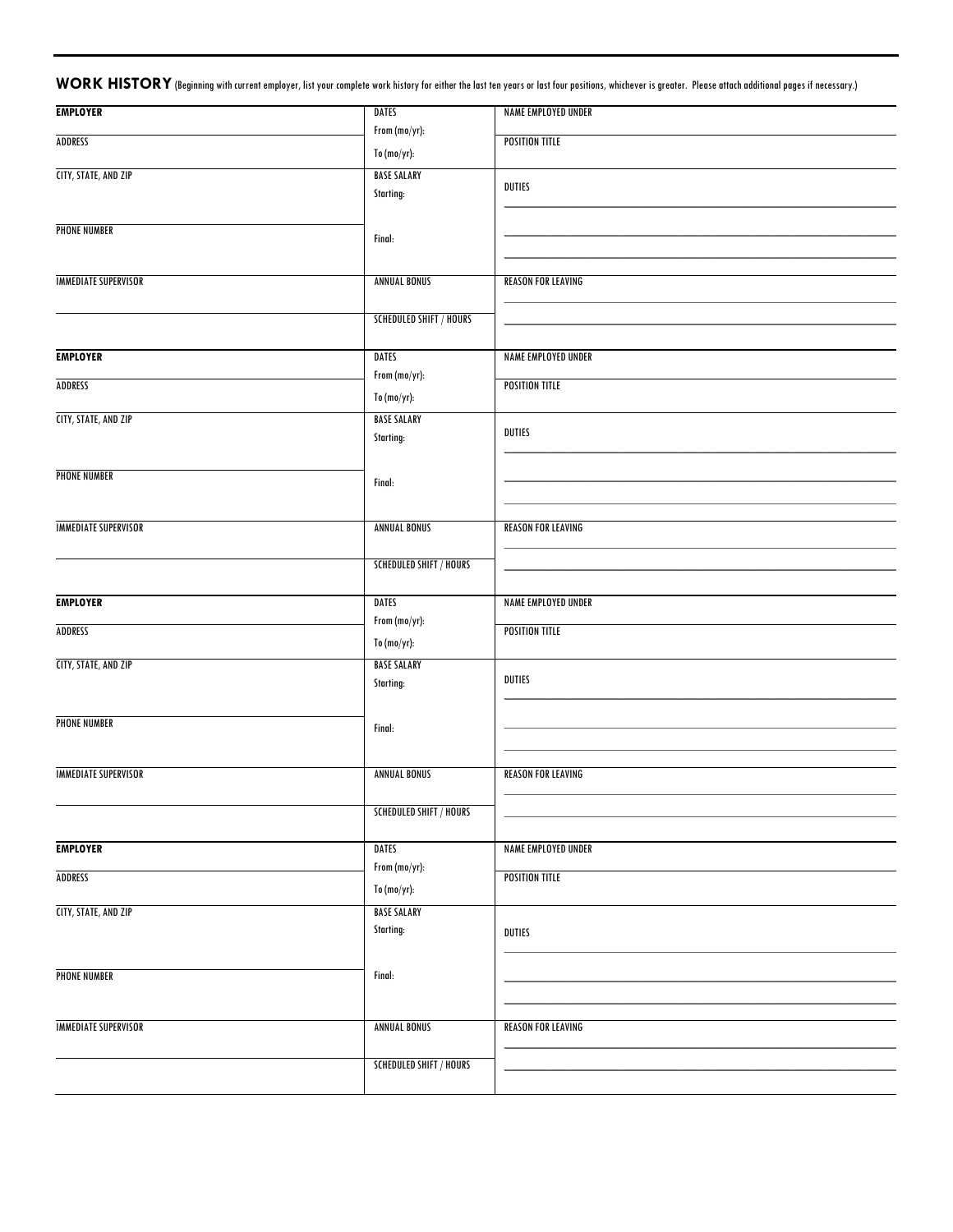# **PROFESSIONAL REFERENCES**

Please provide at least two previous direct supervisors and two co-worker references. If applying for a supervisor role, please provide at least two subordinate references.

| NAME | RELATIONSHIP | TITLE | <b>COMPANY NAME</b>         | <b>CURRENT TELEPHONE</b> |
|------|--------------|-------|-----------------------------|--------------------------|
|      |              |       | (Where you worked together) |                          |
|      |              |       |                             |                          |
|      |              |       |                             |                          |
|      |              |       |                             |                          |
|      |              |       |                             |                          |
|      |              |       |                             |                          |
|      |              |       |                             |                          |
|      |              |       |                             |                          |
|      |              |       |                             |                          |
|      |              |       |                             |                          |
|      |              |       |                             |                          |
|      |              |       |                             |                          |
|      |              |       |                             |                          |

#### **PLEASE READ CAREFULLY BEFORE SIGNING**

I certify that answers given herein and given during the application and recruiting process are true and complete to the best of my knowledge. I understand that any error, omission, misrepresentation, or false information provided on the application, or during the application and recruiting process, may disqualify me from consideration for employment, or if discovered after employment may be grounds for disciplinary action including termination.

I authorize the references listed in this application, including personal and employment references, to provide you with all information pertinent to this application and I release all parties from liability for any damage may result from the release of any information as a part of the employment verification process. I authorize the Company or its representatives to obtain consumer reports or investigative consumer reports in connection wit my application for employment, or at any time during the course of my employment with the Company, if any.

I authorize the Company or its representatives to obtain a consumer report to conduct a check with any consumer reporting agency for employment evaluation only. I understand that upon receipt of a conditional offer of employment, I must provide my social security number and birth date for the consumer report request.

I understand that nothing contained in this employment application or in the granting of an interview is intended to create an employment contract between the Company and myself for either employment or for the providing of any benefits. No promises regarding employment have been made to me, and I understand that no promise or guarantee is binding upon the Company unless made in writing by a company officer. I understand, also, that I am required to abide by all rules and regulations of the Company, and that, if employed; my employment is at will and that I have the right to terminate my employment at any time for any reason and that the company retains the same right.

I understand and agree that in accordance with Federal Law, I must provide proof of identity and proof of eligibility to work in this country upon the event of employment.

I understand as part of the interview process, I may be assigned to a designated employee workstation to observe functions of the positions applied for. This activity may allow me exposure to confidential consumer information and/or proprietary information concerning the systems and processes of our network. By signing this application, I agree that if I am assigned to a designated employee work station to observe functions of the position applied for, I will not use any cell phones, cameras, and recording devices or take notes of any kind. I also agree any confidential or proprietary information revealed or learned during the interview process must maintained in the strictest confidence by me and not disclosed to any other person not an employee of ITS, Inc. Breach of this obligation may result in legal recourse by ITS, Inc. or any other third party damaged by unauthorized disclosure of such information.

#### **SIGNATURE OF APPLICANT DATE**

5/19

This company practices equal employment opportunity. We do not discriminate in hiring or employment on the basis of race, color, religion, sex, national origin, age, disability, status as a disabled or Vietnam era veteran, military service, sexual orientation, gender identity, or any other applicable protected class. This form is designed to secure information that is job related; no question in this application is intended to secure informa will be used for any unlawful or discriminatory purpose.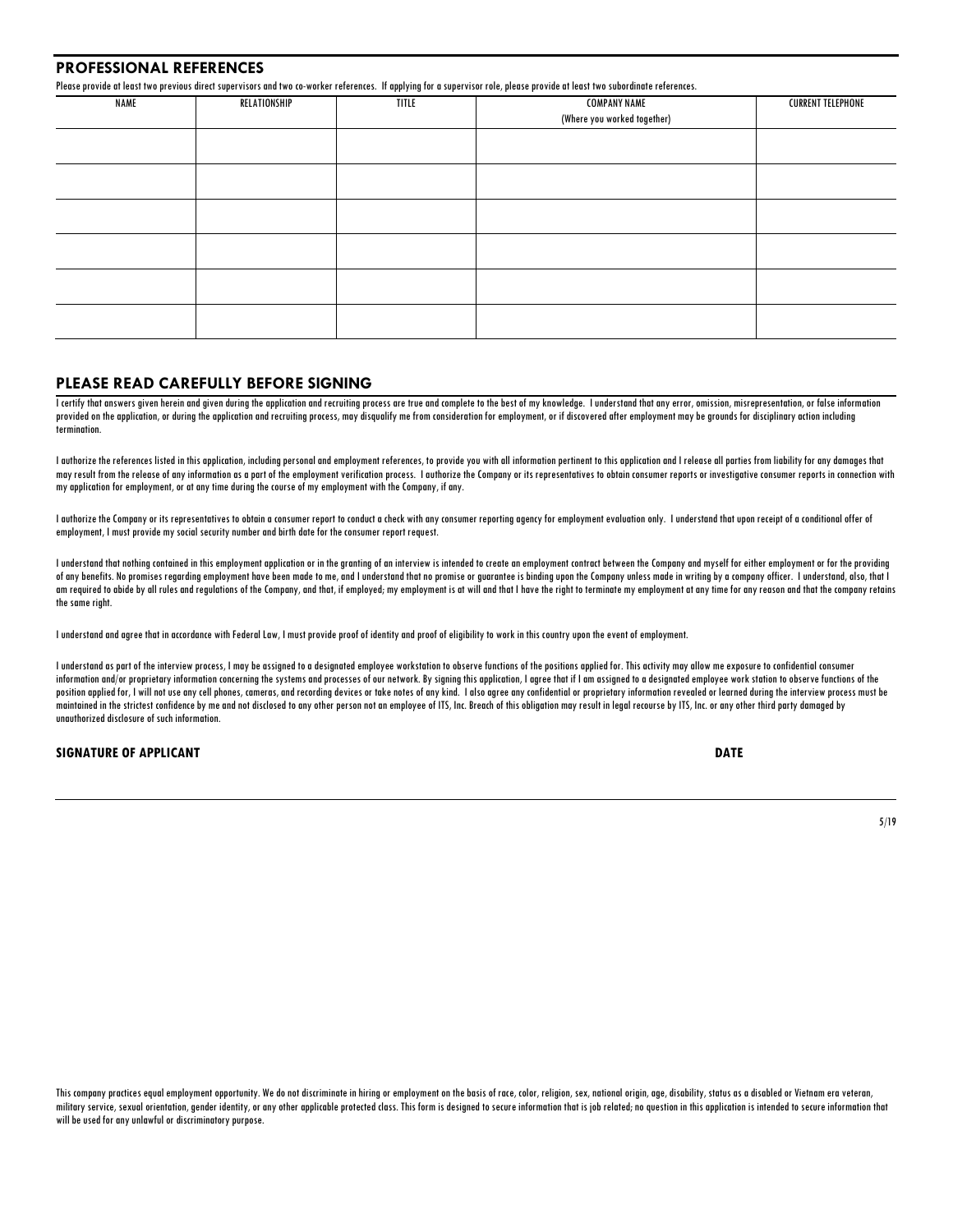### Disclosure Regarding Background Investigation Fair Credit Reporting Act

The hiring company may obtain information about you from a third party consumer reporting agency (IRC) for employment purposes. Thus you may be the subject of a "consumer report" and/or an investigative consumer report, a which may include information about your character, general reputation, personal characteristics, and/ or mode of living, and which can involve personal interviews with sources such as your neighbors, friends, or associates. These reports may contain information regarding your criminal history, motor vehicle records, verification of your education or employment history, or other background checks.

You have the right, upon written request made within reasonable time, to request whether a consumer report has been obtained on you, and disclosure of the nature and scope of any investigative consumer report to request a copy of your report. The background investigation will be conducted by, **IRC, Inc., 20675 Western Ave Suite 200, Torrance, CA 90501**, Mailing Address: **PO Box 3345 Torrance CA 90510** Phone: **(866) 781-8160**.

# **Authorization and Release**

I acknowledge receipt of the separate documents entitled Disclosure Regarding Background Investigation and a Summary of Your Rights Under the Fair Credit Reporting Act and certify that I have read and understand those documents. I hereby authorize IRC, Inc. and its designated agents (Compass Driving, TransUnion, National Student Clearinghouse, TALX) and representatives to conduct a comprehensive review of my background through a consumer report and/or an investigative consumer report to be generated for employment, promotion, reassignment or retention as an employee. I understand that the scope of the consumer report/investigative consumer report may include, but is not limited to, the following areas: names and dates of previous/current employment, work experience, criminal history records (from local, state, federal, international and other law enforcement agencies' records), motor vehicle records, military records, educational verification, license verification, credit reports, civil cases and any sanction lists,

Upon Request, IRC, Inc., 20675 WesternAve Suite 200, Torrance, CA90510, Mailing Address: PO Box **3345 Torrance CA90510** Phone: **(866) 781-8160**, will supply a copy of the completed consumer report along with a copy of an individual's rights under the Fair Credit Reporting Act.

I, the complete release of these records or data pertaining to me which an interval or data pertaining to me which an individual, company, firm, corporation, or public agency may have. I authorize the full release of the information described above, without any reservation, throughout any duration of my employment with the hiring company. I certify that all information provided below and on my resume is correct to the best of my knowledge any false statements provided in this form and my resume will be considered just cause for the termination of employment at any time. This authorization and consent shall be valid in original, fax, or copy form. The following information is required by law enforcement agencies and other entities for identification purposes when checking records. It is confidential and will not be used for any other purpose.

| Signature: | Jate. |
|------------|-------|
|            |       |
|            |       |

Applicant's Name: **Alternative According to According the According According to According the According According to According the According to According the According to According the According to According the According** 

List all Other Names Used:  $\Box$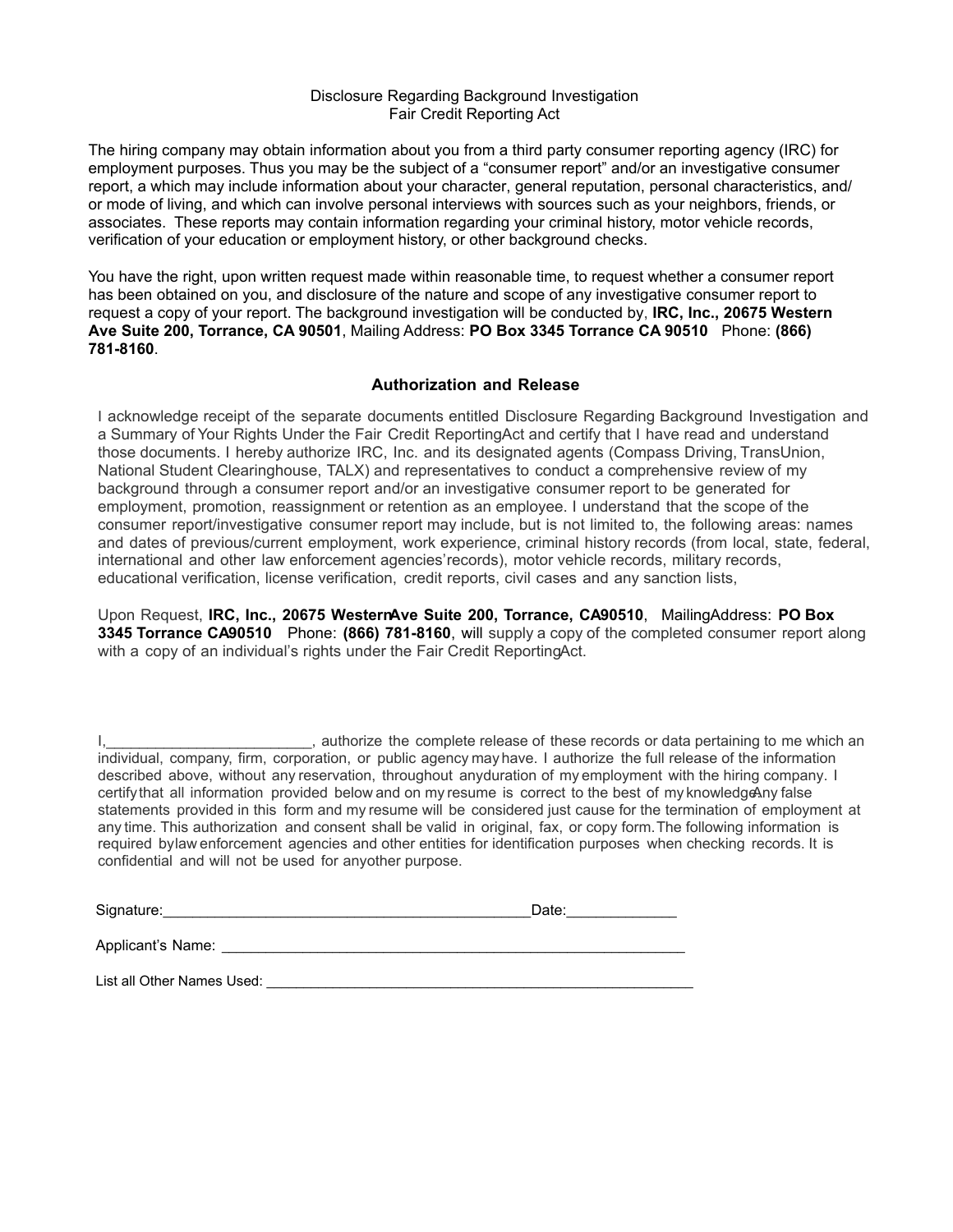*Para información en español, visite [www.consumerfinance.gov/learnmore o](http://www.consumerfinance.gov/learnmore) escribe al Consumer Financial Protection Bureau, 1700 G Street N.W., Washington, DC 20552.*

# **A Summary of Your Rights Under the Fair Credit Reporting Act**

The federal Fair Credit Reporting Act (FCRA) promotes the accuracy, fairness, and privacy of information in the files of consumer reporting agencies. There are many types of consumer reporting agencies, including credit bureaus and specialty agencies (such as agencies that sell information about check writing histories, medical records, and rental history records). Here is a summary of your major rights under the FCRA. **For more information, including information about additional rights, go to [www.consumerfinance.gov/learnmore](http://www.consumerfinance.gov/learnmore) or write to: Consumer Financial Protection Bureau, 1700 G Street N.W., Washington, DC 20552.**

- **You must be told if information in your file has been used against you.** Anyone who uses a credit report or another type of consumer report to deny your application for credit, insurance, or employment – or to take another adverse action against you – must tell you, and must give you the name, address, and phone number of the agency that provided the information.
- **You have the right to know what is in your file.** You may request and obtain all the information about you in the files of a consumer reporting agency (your "file disclosure"). You will be required to provide proper identification, which may include your Social Security number. In many cases, the disclosure will be free. You are entitled to a free file disclosure if:
	- a person has taken adverse action against you because of information in your credit report;
	- you are the victim of identity theft and place a fraud alert in your file;<br>• your file contains inaccurate information as a result of fraud:
	- your file contains inaccurate information as a result of fraud;
	- you are on public assistance;
	- you are unemployed but expect to apply for employment within 60 days.

In addition, all consumers are entitled to one free disclosure every 12 months upon request from each nationwide credit bureau and from nationwide specialty consumer reporting agencies. See [www.consumerfinance.gov/learnmore](http://www.consumerfinance.gov/learnmore) for additional information.

- **You have the right to ask for a credit score.** Credit scores are numerical summaries of your credit-worthiness based on information from credit bureaus. You may request a credit score from consumer reporting agencies that create scores or distribute scores used in residential real property loans, but you will have to pay for it. In some mortgage transactions, you will receive credit score information for free from the mortgage lender.
- **You have the right to dispute incomplete or inaccurate information.** If you identify information in your file that is incomplete or inaccurate, and report it to the consumer reporting agency, the agency must investigate unless your dispute is frivolous. See [www.consumerfinance.gov/learnmore](http://www.consumerfinance.gov/learnmore) for an explanation of dispute procedures.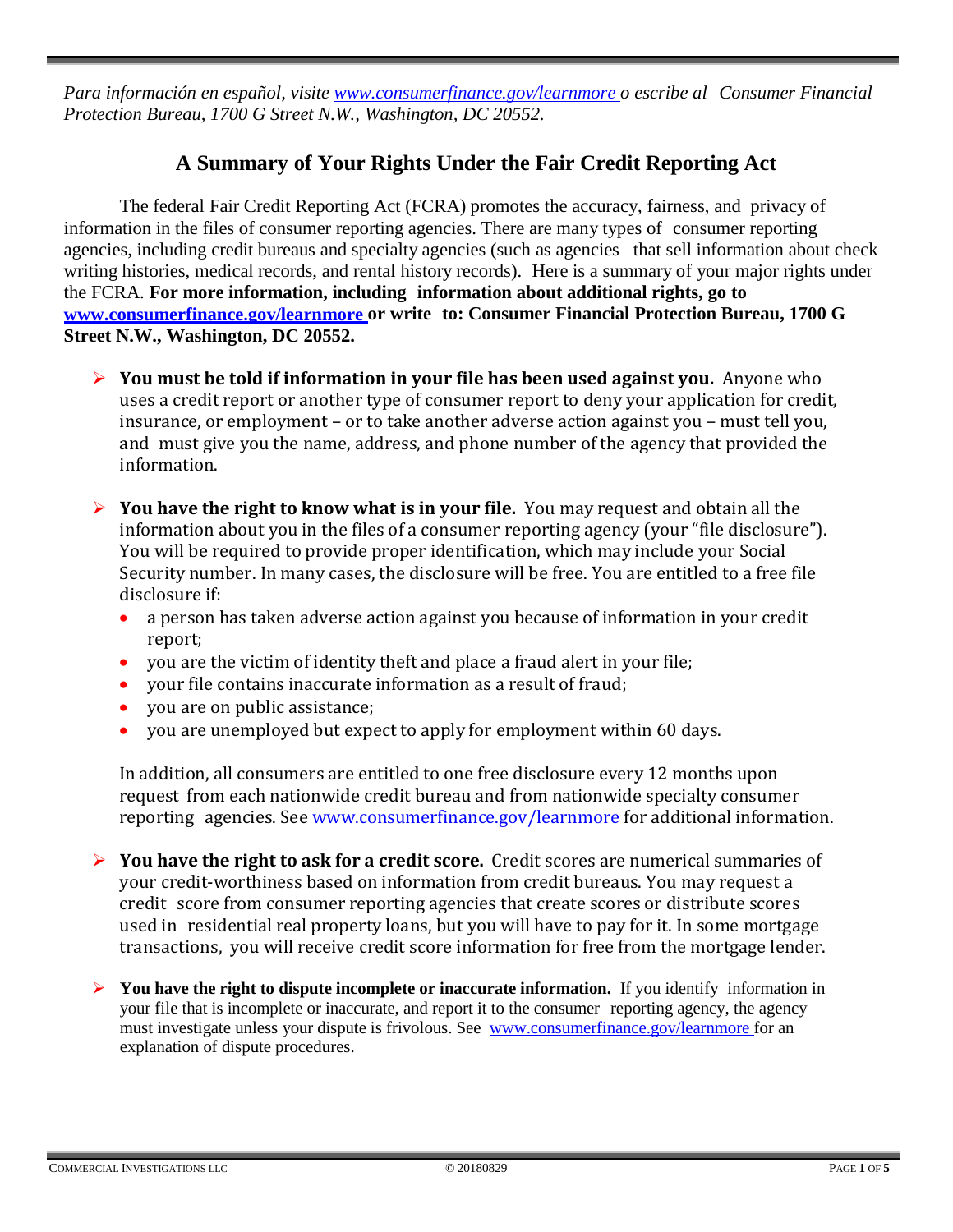- **Consumer reporting agencies must correct or delete inaccurate, incomplete, or unverifiable information.** Inaccurate, incomplete or unverifiable information must be removed or corrected, usually within 30 days. However, a consumer reporting agency may continue to report information it has verified as accurate.
- **Consumer reporting agencies may not report outdated negative information.** In most cases, a consumer reporting agency may not report negative information that is more than seven years old, or bankruptcies that are more than 10 years old.
- **Access to your file is limited.** A consumer reporting agency may provide information about you only to people with a valid need -- usually to consider an application with a creditor, insurer, employer, landlord, or other business. The FCRA specifies those with a valid need for access.
- **You must give your consent for reports to be provided to employers.** A consumer reporting agency may not give out information about you to your employer, or a potential employer, without your written consent given to the employer. Written consent generally is not required in the trucking industry. For more information, go to [www.consumerfinance.gov/learnmore.](http://www.consumerfinance.gov/learnmore)
- **You may limit "prescreened" offers of credit and insurance you get based on information in your credit report.** Unsolicited "prescreened" offers for credit and insurance must include a toll-free phone number you can call if you choose to remove your name and address from the lists these offers are based on. You may opt out with the nationwide credit bureaus at 1-888-5-OPTOUT (1-888-567-8688).
- **You may seek damages from violators.** If a consumer reporting agency, or, in some cases, a user of consumer reports or a furnisher of information to a consumer reporting agency violates the FCRA, you may be able to sue in state or federal court.
- **Identity theft victims and active duty military personnel have additional rights.** For more information, visit [www.consumerfinance.gov/learnmore.](http://www.consumerfinance.gov/learnmore)

**States may enforce the FCRA, and many states have their own consumer reporting laws. In some cases, you may have more rights under state law. For more information, contact your state or local consumer protection agency or your state Attorney General. For information about your federal rights, contact:**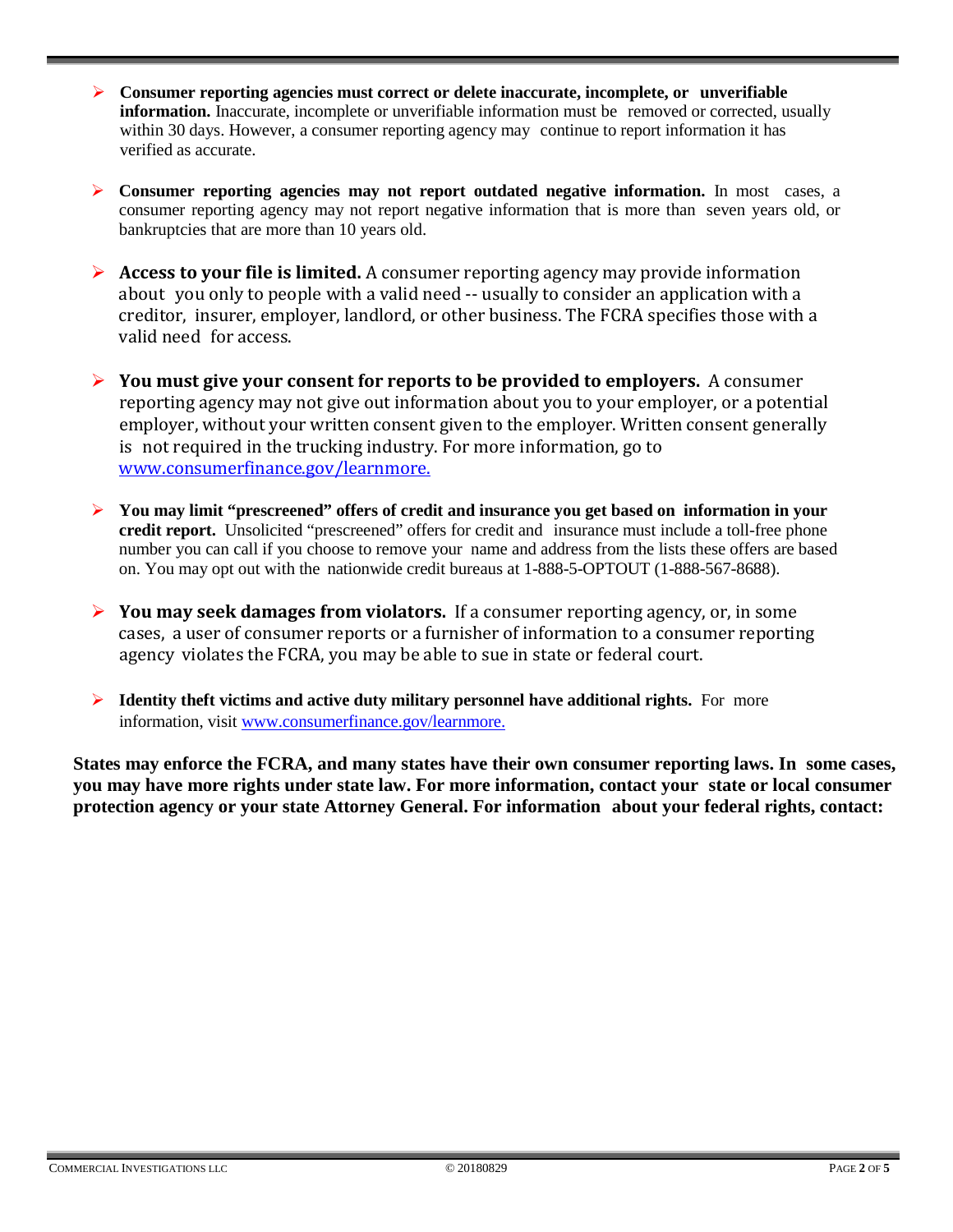| <b>TYPE OF BUSINESS:</b>                                                                                                                                                                                                                                                                                                                                                                                                                             | <b>CONTACT:</b>                                                                                                                                                                                                                             |
|------------------------------------------------------------------------------------------------------------------------------------------------------------------------------------------------------------------------------------------------------------------------------------------------------------------------------------------------------------------------------------------------------------------------------------------------------|---------------------------------------------------------------------------------------------------------------------------------------------------------------------------------------------------------------------------------------------|
| 1.a. Banks, savings associations, and credit                                                                                                                                                                                                                                                                                                                                                                                                         | a. Consumer Financial Protection Bureau 1700 G.                                                                                                                                                                                             |
| unions with total assets of over \$10 billion and                                                                                                                                                                                                                                                                                                                                                                                                    | Street N.W.                                                                                                                                                                                                                                 |
| their affiliates                                                                                                                                                                                                                                                                                                                                                                                                                                     | Washington, DC 20552                                                                                                                                                                                                                        |
|                                                                                                                                                                                                                                                                                                                                                                                                                                                      |                                                                                                                                                                                                                                             |
| b. Such affiliates that are not banks, savings                                                                                                                                                                                                                                                                                                                                                                                                       | b. Federal Trade Commission: Consumer                                                                                                                                                                                                       |
| associations, or credit unions also should list,                                                                                                                                                                                                                                                                                                                                                                                                     | <b>Response Center – FCRA</b>                                                                                                                                                                                                               |
| in addition to the CFPB:                                                                                                                                                                                                                                                                                                                                                                                                                             | Washington, DC 20580                                                                                                                                                                                                                        |
|                                                                                                                                                                                                                                                                                                                                                                                                                                                      | $(877)$ 382-4357                                                                                                                                                                                                                            |
| 2. To the extent not included in item 1 above:                                                                                                                                                                                                                                                                                                                                                                                                       |                                                                                                                                                                                                                                             |
| a. National banks, federal savings associations,<br>and federal branches and federal agencies of<br>foreign banks<br>b. State member banks, branches and agencies of<br>foreign banks (other than federal branches,<br>federal agencies, and Insured State Branches of<br>Foreign Banks), commercial lending companies<br>owned or controlled by foreign banks, and<br>organizations operating under section 25 or 25A<br>of the Federal Reserve Act | a. Office of the Comptroller of the Currency<br><b>Customer Assistance Group</b><br>1301 McKinney Street, Suite 3450<br>Houston, TX 77010-9050<br>b. Federal Reserve Consumer Help Center<br>P.O. Box. 1200 Minneapolis,<br><b>MN 55480</b> |
| c. Nonmember Insured Banks, Insured State<br>Branches of Foreign Banks, and insured state<br>savings associations                                                                                                                                                                                                                                                                                                                                    | c. FDIC Consumer Response Center 1100<br>Walnut Street, Box #11 Kansas City, MO<br>64106                                                                                                                                                    |
| d. Federal Credit Unions                                                                                                                                                                                                                                                                                                                                                                                                                             | d. National Credit Union Administration Office<br>of Consumer Protection (OCP) Division of<br>Consumer Compliance and Outreach (DCCO)<br>1775 Duke Street<br>Alexandria, VA 22314                                                           |
| 3. Air carriers                                                                                                                                                                                                                                                                                                                                                                                                                                      | <b>Asst. General Counsel for Aviation</b><br>Enforcement & Proceedings<br><b>Aviation Consumer Protection Division</b><br>Department of Transportation<br>1200 New Jersey Avenue, S.E.<br>Washington, DC 20423                              |
| 4. Creditors Subject to the Surface                                                                                                                                                                                                                                                                                                                                                                                                                  | Office of Proceedings, Surface Transportation Board                                                                                                                                                                                         |
| <b>Transportation Board</b>                                                                                                                                                                                                                                                                                                                                                                                                                          | Department of Transportation 395 E                                                                                                                                                                                                          |
|                                                                                                                                                                                                                                                                                                                                                                                                                                                      | Street, S.W. Washington, DC 20423                                                                                                                                                                                                           |
| 5. Creditors Subject to the Packers and                                                                                                                                                                                                                                                                                                                                                                                                              | <b>Nearest Packers and Stockyards</b>                                                                                                                                                                                                       |
| Stockyards Act, 1921                                                                                                                                                                                                                                                                                                                                                                                                                                 | Administration area supervisor                                                                                                                                                                                                              |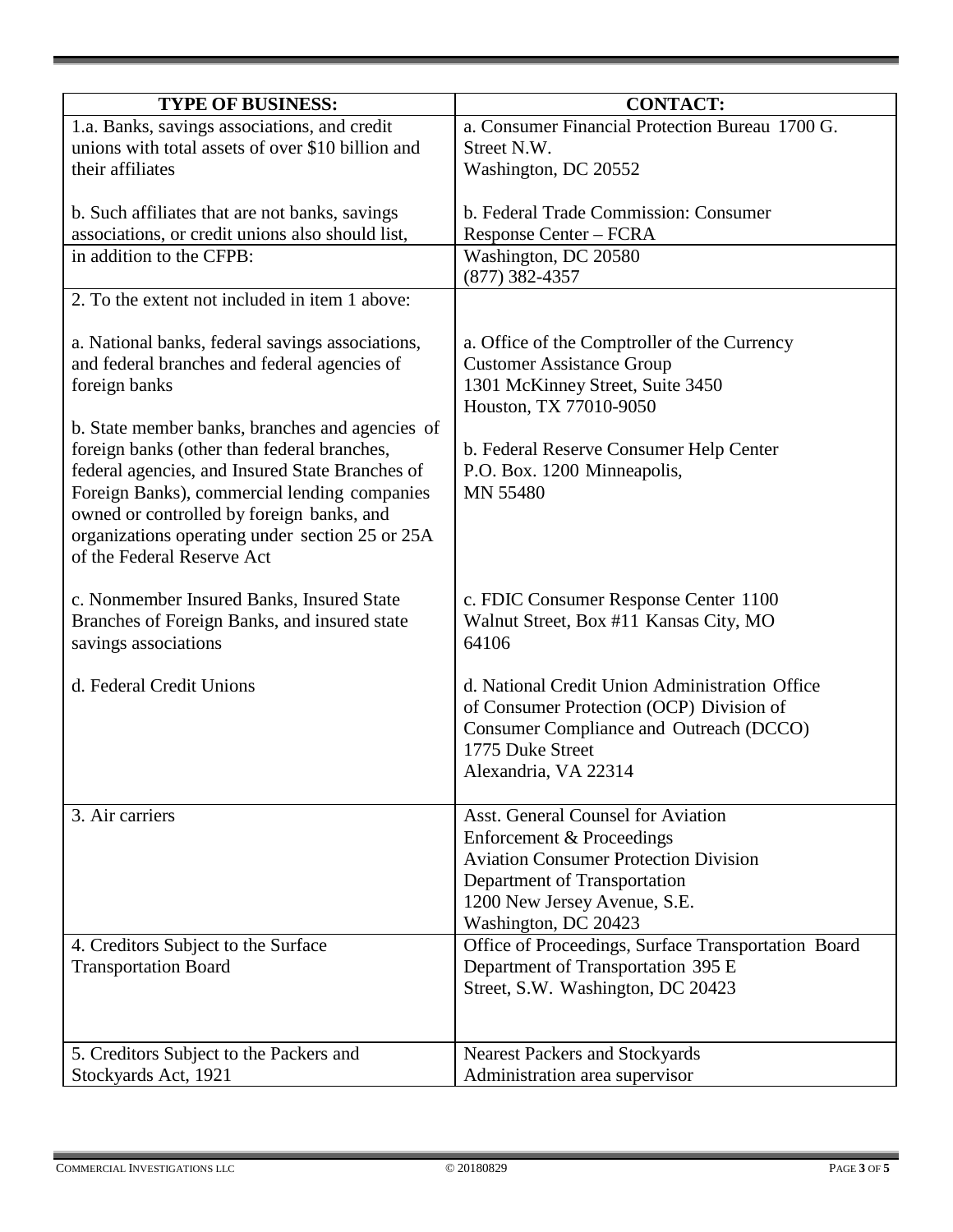| 6. Small Business Investment Companies                                                 | <b>Associate Deputy Administrator for Capital Access</b><br>United States Small Business Administration 409<br>Third Street, S.W., 8 <sup>th</sup> Floor Washington, DC 20549 |
|----------------------------------------------------------------------------------------|-------------------------------------------------------------------------------------------------------------------------------------------------------------------------------|
| 7. Brokers and Dealers                                                                 | Securities and Exchange Commission 100 F<br>Street, N.E.<br>Washington, DC 20549                                                                                              |
| 8. Federal Land Banks, Federal Lank Bank                                               | Farm Credit Administration 1501                                                                                                                                               |
| Associations, Federal Intermediate Credit<br>Banks, and Production Credit Associations | Farm Credit Drive McLean, VA<br>22102-5090                                                                                                                                    |
| 9. Retailers, Finance Companies, and All Other<br><b>Creditors Not Listed Above</b>    | FTC Regional Office for region in which the creditor<br>operates or Federal Trade Commission: Consumer<br>Response Center - FCRA<br>Washington, DC 20580<br>$(877)$ 382-4357  |